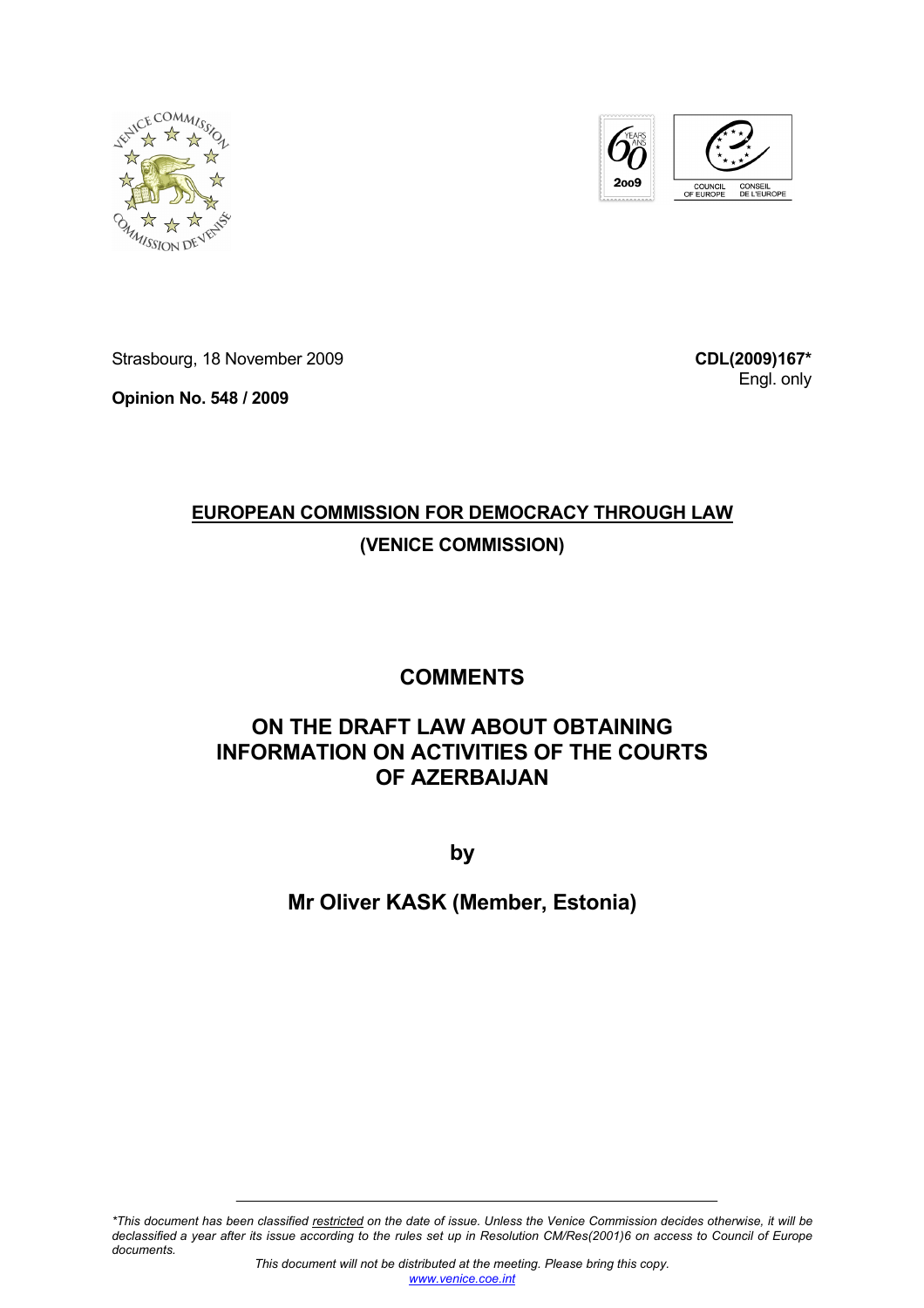### **I Openness and obtaining information on the activities of courts in general**

1. Council of Europe has dealt with the openness on public information in many documents, the most important ones are the European Convention on Human Rights (Articles 6(1) and 10 and relevant case-law of the European Court of Human Rights), Convention for the Protection of Individuals with regard to Automatic Processing of Personal Data of 28 January 1981 and, although not ratified by Azerbaijan Republic and not in force yet, the Convention on Access to Official Documents. The United Nations Convention on Access to Information, Public Participation in Decision-making and Access to Justice in Environmental Matters has to be noted also. It is a common European practice to regulate the access to public information in a special law, although a special law on the access to the information on courts is unusual. The present opinion of the Venice Commission takes into notice the case-law on the ECHR and the conventions listed above.

#### **II Content of the Act , About obtaining information on activities of the courts "**

1. The law "About obtaining information on activities of the courts" is one of the laws regulating the access to information concerning laws. By Article 2 of the law such regulation is also provided by the law "About providing information" and other legal acts. Such regulation concerning openness of the procedure is provided by laws regulating the court procedure, entry rule of publicity to the buildings of courts are provided by acts regulating internal activities of the courts (see Article 11(2) of the law), acquaintance with the information on the activity of courts which are in archival funds is regulated by special law on archival funds (see Article 16 of the law).

2. Although the regulation is divided between many legal acts, the law reviewed embraces many issues. Most important is the obligation to create Internet websites to publish information concerning courts activities. Such duty is imposed to all courts, to Judicial Legal Council Secretariat as well as to executive power. No centralized webpage is foreseen and it persons trying to find information on courts activities have probably to find relevant webpage by themselves. The list of information to be published in the Internet listed in Article 13 covers all areas of courts activities. Article 14 provides that court rulings are published in the Internet as well, but does not foresee a database to cover all courts (each court has to have its own rulings published on its own webpage).

3. Apart from access to information on courts activities via Internet the law provides other ubiquitous possibilities such as placing relevant information on court sessions and order for reception in court premises and access to information via inquiry (incl. via e-mail). The latter means is regulated in some part in the law "About providing information" though.

4. Special chapter regulates the intercourse between courts and mass media (Articles 20-21).

5. The law does not specify the decision-making procedure within courts on the issues concerning the application of the law. Article 23 provides the control over the application of the law by chairman of court.

#### **III General remarks**

1. The law assessed is not lengthy. The regulation to provide information on courts' activities makes in many parts references to other laws or legal acts in general (e.g. Articles 11(2), 16, 17(4), 22 and 24). It is up to the legislator to decide whether to regulate the issues on the access to information to courts activities in a general law on access to public information or to have a separate law on that matter. It has still to be reminded that the question of restricting the openness of the procedure is often a matter to be regulated in the law on court procedure. In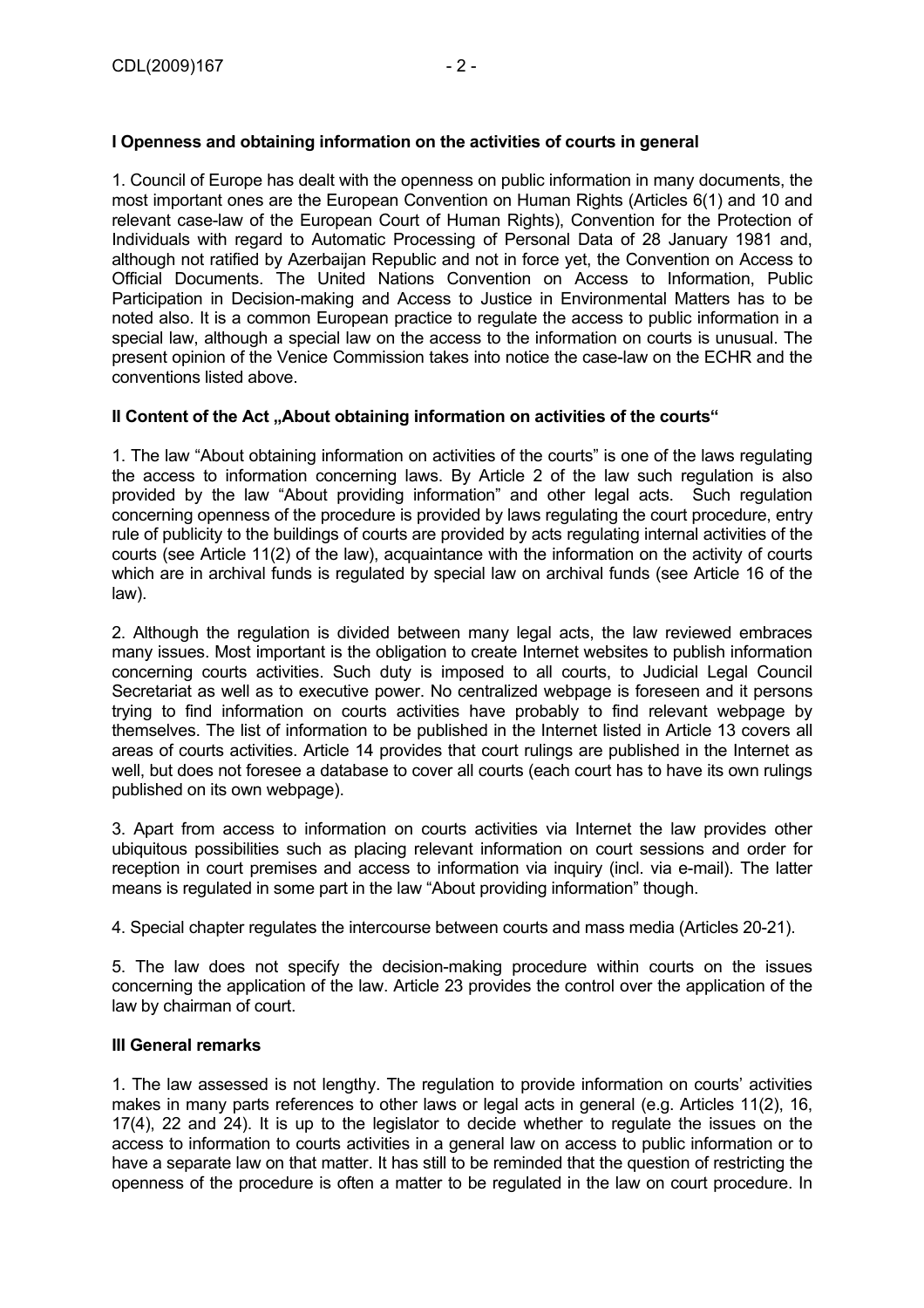order to avoid discrepancies between different laws it would thus be advisable to combine such regulation on access to information.

2. List of information to be published via Internet and procedure for granting information by an order (inquiry) are practical and have regulatory effect. Still, other regulation in the law might have less practical effect, being too declarative or too general (e.g. Articles 2, 3, 7 and 20-21). Especially the regulation on mutual relations between courts and mass media seems to be without regulatory effect. Openness of court sessions and proceedings in general is a matter of procedural law (criminal, civil or administrative procedure) and should be regulated in court procedure laws. Mass media does not have more advantages to be present in court sessions or have access to information. The main principle for the discourse between courts and mass media should be faster communication, which is missing from the law.

3. The law does not address clearly the question which court rulings are not published or are published only partly in an exhaustive manner. List provided in Article 14(5) is definitely not exhaustive in this matter.

4. It would be advisable to uphold the access to information by providing a common data-base on court rulings. A common database comprising rulings of all courts might help to promote the know-how of legal advisers as it would be easier to find relevant case-law. It would have effect on better management of court statistics and would safeguard the uniformity of case-law in different lower level courts as well, making a better basis for public control mechanisms of courts.

5. The law rightly provides the duties rising from it to the courts to be controlled by the chairman of the court (Article 23(1)), who has authority to organize the work of court administration. Even in questions where the judge or panel of judges should be discussed (e.g. press releases on court rulings), it is not a matter to be regulated by law. Still, the question of openness of procedure or court session is not a matter which could be decided by the chairman of the court or court administration. The control over implementation of the law may not lead to supervision by the chairman of the court over openness of the proceedings or court sessions in individual cases. Refusal to grant information on the basis of Article 19.1.5 may only be decided by judges in individual cases.

#### **IV Specific comments**

1. According to Article 9(2) ("… period of placing [the] information …") in conjunction with Article 13.1.2.4 courts have scope of appreciation to decide for how long court rulings are published in Internet. This is probably not the intent of the law, as the case-law should be available endlessly.

2. By Article 11(2) entry rule of persons to the buildings of courts and sitting halls of courts is defined by acts which regulate internal activities of the courts. Although the law does not explain the nature of such acts (whether it is adopted by parliament or not), it could be understood that such acts are adopted by courts. These norms are restraining the right to public hearing (ECHR Article 6(1)) and such limitations should stem from laws adopted by parliament.

3. By Article 13(2) the Supreme Court has to publish in its website texts of law projects presented to Milli Majlis for discussion about legislative initiative. It should rather be the task of legislator to guarantee the openness of legislation process and publish draft laws or law projects.

4. By Article 13.4.2.3 Judicial Legal Council Secretariat has to publish on its webpage inter alia information on results of written and oral examinations for the selection nominees to the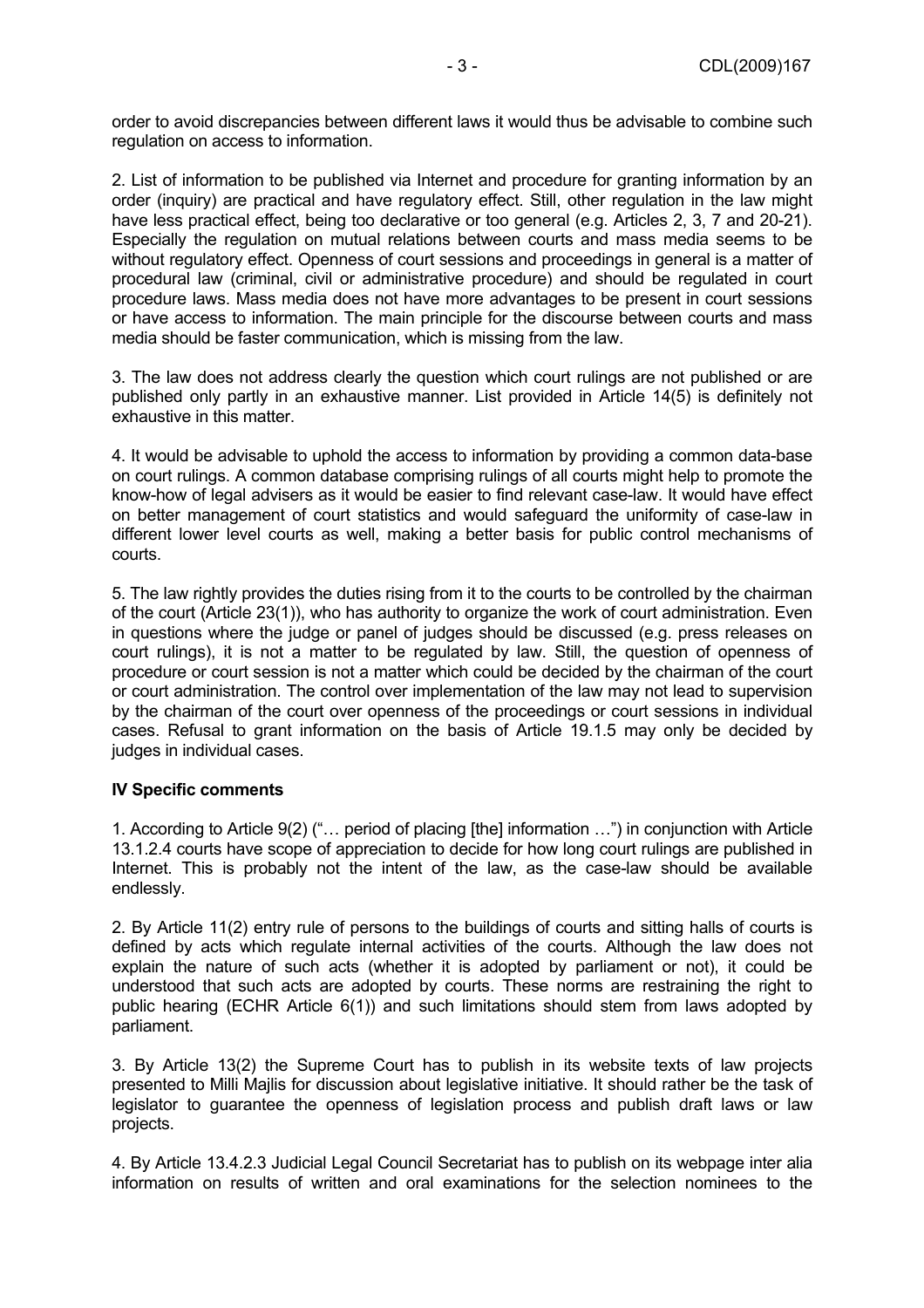position of judges, appraisal of nominees as a result of long-term trainings and of holding the final interview. It has to be noted that information on the depth of the legal knowledge of judges or candidates for judges should be of limited access to avoid unwanted impacts on the independence of judges after they enter upon their office. Thus the Venice Commission considers the law to be interpreted in a way that information on the results of examinations and interview is published only as far as the result is "passed" or "not passed". Same problem persists with the possibility for the representatives of mass media to take part in the examinations of candidates for the judges (Article 20.2.4). It should be recommended to delete that paragraph partially and keep the examination proceedings in closed proceedings.

5. It is difficult to assess the time-schedule for the publishing of court rulings via Internet. By Article 14.1 the texts of verdicts and texts of other court statements are placed on the corresponding official site accordingly from the date of enforcement and within 3 days from the date of enforcement. In exceptional situations, resolutions on specially difficult cases are placed within ten days from the date of enforcement. By Article 12(1) court acts of second or third level or Constitutional Court acts are published not later than one month since the day it has been passed. With the resolutions of cassation and appeal instance courts, abolished and changed resolutions of lower instance courts should also be published. It is not clear whether 'court statements' have different meaning than 'court acts' in these provisions (by Article 216(1) of Civil Procedure Code it seems not to be the case. Supreme Court makes decisions in civil proceedings, it is not clear whether they are considered as statements by Article 14.1). Still, the aim for providing different deadlines for publishing court decisions is not clear. If the court decision is enforced, its publication should not depend on the difficulty of the case, as the text of resolution is already present. There shouldn't be any difference in technology for the publishing of a decision.

6. Article 14 foresees the exceptions for publishing court statements. As it is not otherwise provided, it seems to be the decision of the court (leaded by the chairman of the court), not a judge deciding on the case, who makes the decision on whether to publish it fully or partly. Even without names, addresses, working places etc it could be sometimes possible to identify the person, based on the circumstances of the case). Decision on publication of such personal data in the statements of courts should be left to the judge(s) deciding the matter. So the participants in the proceedings could present their objections on publication of decision. The regulation in Article 14 is in most cases proportional, but a possibility for a judge to decide on the publication of court resolutions in other matters with some room for appreciation could lead to a better balance between personal and public interests.

7. Article 19.1.5 provides that the information on courts activity is not given if granting of information does not allow provide safety of participants of proceedings. Enforcement of that provision has to be carefully observed in order to guarantee the efficiency of the law, as the safety of participants of proceedings may be handled in very different ways and the norm gives wide room for appreciation.

8. By Article 19.1.7 the information is not given based on inquiry if in the inquiry is brought a task on interpretation of the rule of law. It might be a problem of interpretation, but the provision might not be efficient when only the rule of law as one of very many principles of law (democracy, equality, sovereignty etc) has to be interpreted n order to answer for the inquiry. It is not the task of courts to interpret the laws or give legal advice without any formal complaint or proceedings. Courts have to fulfill this task only by decision-making.

9. Article 21 states that the chairman of court or chief or Judicial Legal Council Secretariat or proper executive body or other persons that has been given authority by the chairman is the official representative of the court or Judicial Legal Council Secretariat or proper executive body in relationship with editorial offices of mass media. The aim of that article could be understood that persons not authorized by the chairmen are not authorized to keep contacts with